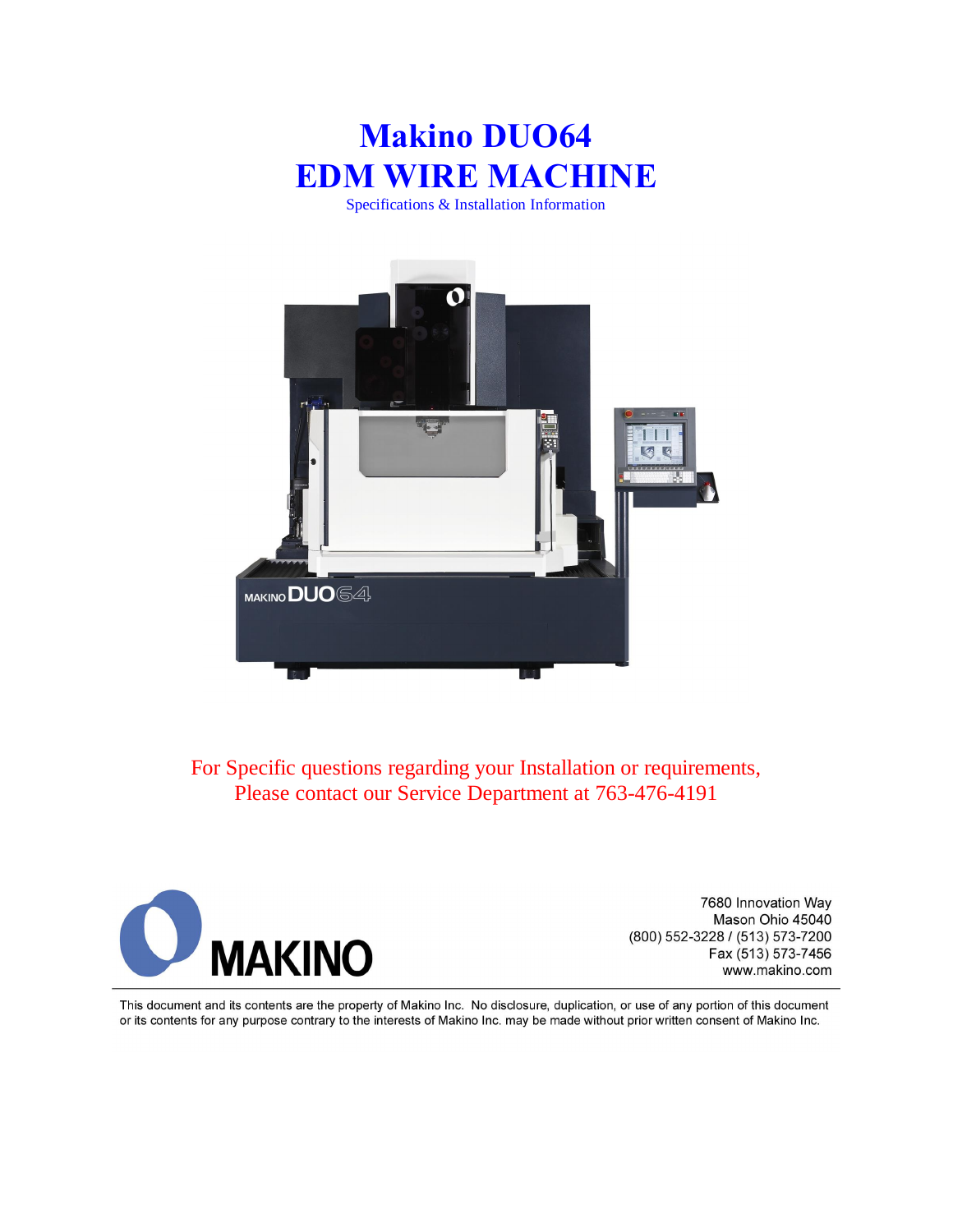# **Makino** *DUO64* **Wire EDM Machine**

| <b>MACHINE SPECIFICATIONS</b>     |                    | <b>METRIC</b>                                                 | <b>ENGLISH</b>                                              |
|-----------------------------------|--------------------|---------------------------------------------------------------|-------------------------------------------------------------|
| Travels                           | $X, Y \& Z A x is$ | 650 x 400 x 420 mm                                            | 25.6 $\tilde{o}$ x 15.74 $\tilde{o}$ x 16.5 $\tilde{o}$     |
|                                   | U & V Axis         | $\pm 101$ mm                                                  | $\pm 3.97$ ö                                                |
| Maximum Taper Angle               |                    | $\pm 15^{\circ}$ ( $\pm 45^{\circ}$ with optional õCö Guides) |                                                             |
| Workpiece Size Inside of Worktank |                    | $1070 \times 855 \times 411$ (320) mm                         | $42''$ x 33.6" x 16.2 $\ddot{\rm o}$ (12.6 $\ddot{\rm o}$ ) |
| Table Size                        |                    | 910 x 660 mm                                                  | 35.8ö x 26ö                                                 |
| Max. load on table                |                    | 1200 kg                                                       | 2645 lbs                                                    |
| Distance-floor to table top       |                    | 1000 mm                                                       | 39.37ö                                                      |
| <b>Ball Screw Diameter</b>        | X, Y               | 32 mm $\varnothing$                                           | 1.259ö⊘                                                     |
|                                   | <b>UVZ</b>         | 25 mm $\varnothing$                                           | .984ö ∅                                                     |
|                                   | Class              | 5                                                             | 5                                                           |
| Jog & Rapid feed                  | X, Y, Z            | 50, 150, 600, 2,000 mm/min                                    | 1.96, 5.9; 23.6, 78.7 ipm                                   |
| Axis                              |                    |                                                               |                                                             |
|                                   | U, V Axis          | 50, 150, 600, 1000 mm/min                                     | 1.96, 5.9, 23.6, 39.37 ipm                                  |
| Servo feed                        |                    | $0.01-50$ mm/min                                              | $0.00039 \sim 1.96$ ipm                                     |
| <b>Positioning Resolution</b>     |                    | $.1 \mu m$                                                    | 0.000004ö                                                   |
| Feedback X, Y, U, V, Z            |                    | .1 µm Rotary Encoders                                         | 0.000004ö Rotary Encoders                                   |
| Feedback X, Y                     |                    | .05 µm Linear Glass Scales                                    | 0.000002ö Linear Glass Scales                               |
| Servo System                      |                    |                                                               | PWM Digital AC Servos                                       |

# **MACHINING ACCURACY & PERFORMANCE**

| Static                       | Positioning (full stroke)                 | $\pm$ .0015 mm             | $\pm 0.000059$ ö          |
|------------------------------|-------------------------------------------|----------------------------|---------------------------|
|                              | Repeatability                             | $\pm$ .0015 mm             | $\pm 0.000059$ ö          |
| Dynamic                      | Shape precision                           | $\pm$ .005 mm              | $±0.000190$ ö             |
|                              | Roundness TIR                             | $.005$ mm                  | 0.000190ö                 |
| Recommended Environment      |                                           | $20^{\circ}$ C ± 1°        | $68^{\circ}$ F ± 2°       |
| Best Finish in Steel Plate   |                                           | $0.2 \mu m$ Ry             | 8 µinch Ra                |
|                              | Tool Steel, up to 3 inches thick          |                            |                           |
| <b>Maximum Cutting Speed</b> |                                           | $>320$ mm <sup>2</sup> min | $>30$ in <sup>2</sup> /hr |
| (Using 0.3mm coated wire,    |                                           |                            |                           |
|                              | SKD11 steel plate, 50mm thick,            |                            |                           |
|                              | with high speed generator booster option) |                            |                           |

# **AUTOMATIC WIRE FEED & GUIDE SYSTEM**

| Wire Threading System            |                                                      | Dual Water Jet with Annealer     |  |
|----------------------------------|------------------------------------------------------|----------------------------------|--|
| Normal Threading Time            | 10 seconds/30mm thickness, 0.008 $\ddot{\circ}$ wire |                                  |  |
| Recommended wire                 | Clean Hard Brass Wire, should be good                |                                  |  |
|                                  |                                                      | in Straightness, Free from Bends |  |
| Minimum Start Hole Diameter      | .5 mm $\varnothing$ Hole                             | $0.020$ ö $\varnothing$ Hole     |  |
| <b>Standard Spool Size</b>       | $16 \text{ kg}$                                      | $35$ lbs                         |  |
| <b>Optional Wire Spool Size</b>  | $20 \text{ kg}$                                      | 44 lbs                           |  |
| Wire Feedrate (Consumption Rate) | $0.50$ ó 360 mm/min                                  | $0.02 \sim 14.17$ ips            |  |
| Programmable Wire tension        | $2 \sim 30$ N                                        | 1.475-22.127 lb/f                |  |
|                                  |                                                      |                                  |  |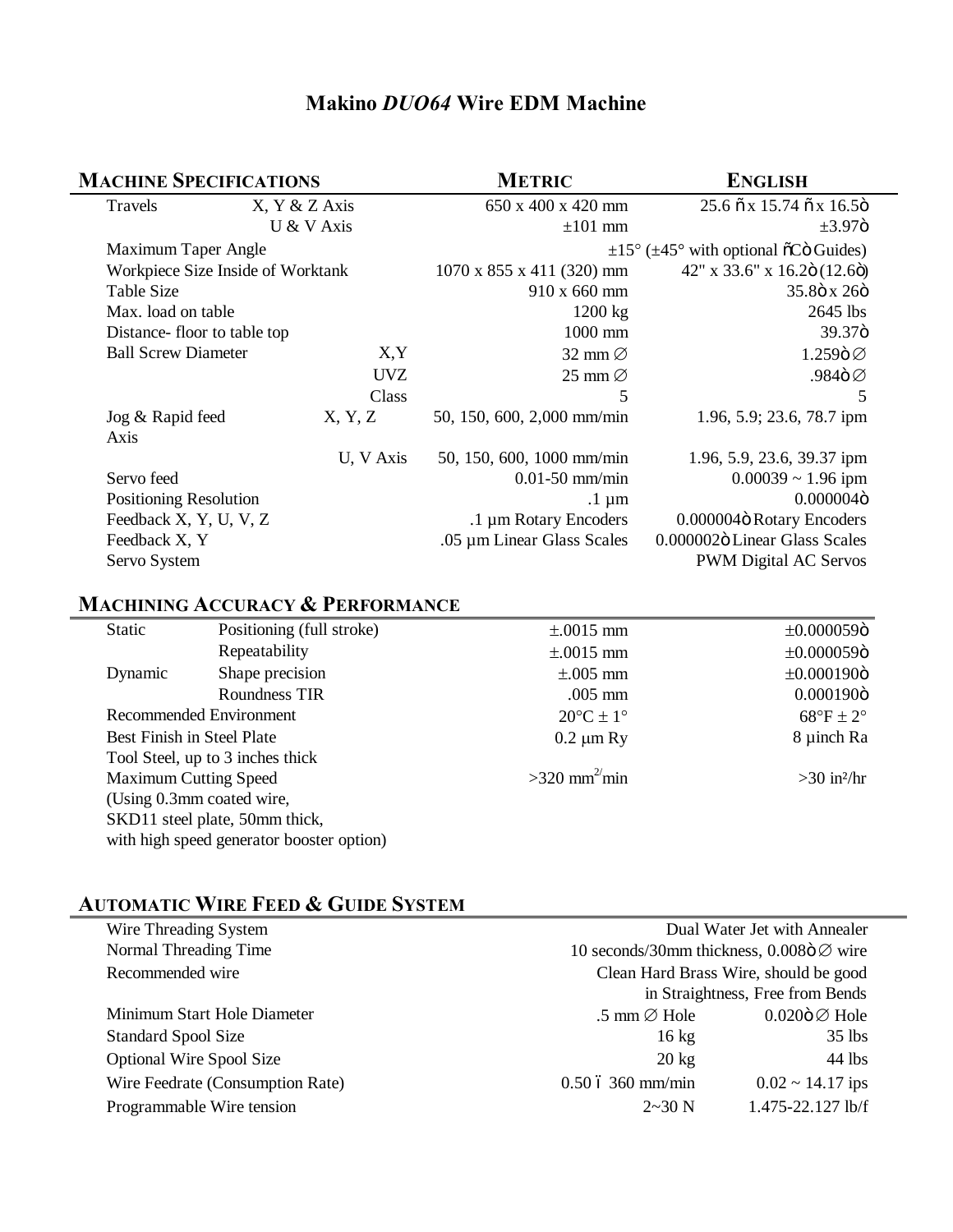# **DIELECTRIC SYSTEM**

| Dielectric Reservoir Capacity        | 990 liters | $261.5$ gallons                                  |
|--------------------------------------|------------|--------------------------------------------------|
| Work tank                            | N/A        | N/A                                              |
| Filtering precision                  | $6 \mu m$  | 0.00023ö                                         |
| Number of Filters (Quick Disconnect) |            |                                                  |
| <b>Automatic Water Supply Unit</b>   |            | Optional                                         |
| Digital Flushing Control             |            | Independent Pumps for Upper & Lower Heads        |
| Conductivity                         |            | $1 \sim 200$ us/cm                               |
| Temperature controller               |            | Standard (synchronized with machine temperature) |
| Dielectric Chiller                   |            | Standard                                         |
| Cooling Capacity (60 Hz)             | 5.6 kW     | 7.5 hp (19125 BTU/hr)                            |

# **MGW – S6 CNC POWER SUPPLY**

| <b>Controlled Axes</b>                 | 5 axes: X, Y, U, V, Z                                    |
|----------------------------------------|----------------------------------------------------------|
| Optional                               | $1$ (Up to 6)                                            |
| <b>Simultaneous Controlled Axes</b>    | 4 axes: X, Y, U, V                                       |
| Part Program Storage Length            | 3100 m / 10,170 ft, (about 1.2 Mb)                       |
| <b>Operation Panel: Display</b>        | 15 inch color TFT Touch Screen                           |
| Keyboard                               | Flat QWERTY Keyboard                                     |
| Graphic Display                        | Automatic Scale, Rotation, Zoom, Position Verification   |
| s-Manual and e-Learning System         | On-board electronic machine training and manuals         |
| <b>Maximum Machining Current</b>       | 30 AMPS                                                  |
| <b>Power Stabilizing Circuit</b>       | Standard                                                 |
| Anti-Electrolysis õLLö Circuit         | Standard                                                 |
| Power Unit Cooling                     | Forced Air Cooling, Heat Exchanger                       |
| Filtration                             | None Required, Sealed Cabinet                            |
| <b>ESTIMATING/MANAGEMENT FUNCTIONS</b> |                                                          |
| Dynamic Graphic Display                | <b>Process Management History</b>                        |
| Machining Time & Cost Estimation       | <b>Disk Directory Management</b>                         |
| <b>Path Length Estimation</b>          | <b>User Creation Screen</b>                              |
| <b>Run Hours</b>                       | Help Window                                              |
| Machining Time & Status History        | Key Input Playback                                       |
| I/O Interface                          |                                                          |
| <b>SET-UP FUNCTIONS</b>                |                                                          |
| 128 Work Coordinates                   | <b>Cylinder Center Measurement</b>                       |
| Workpiece Edge Positioning             | <b>Work Parallelism Measurement</b>                      |
| <b>Hole Centering</b>                  | Groove Width Centering                                   |
| Wire Vertical Alignment                | <b>Plate Width Centering</b>                             |
| <b>Corner Edge Positioning</b>         | <b>Work Coordinate Preset</b>                            |
| Auto Measurement & Machining           | <b>Optional Program Stop</b>                             |
| Mirror Image                           | Program Stop                                             |
| XY Axes Exchange                       | End surface, Hole Center, Vertical                       |
| <b>Measurement Touch AWT</b>           | Dry Run                                                  |
| Machine Lock                           | Reference Point, Workpiece Zero Point, Latest AWT Point, |
| One-Touch Return                       | Single Block                                             |
|                                        |                                                          |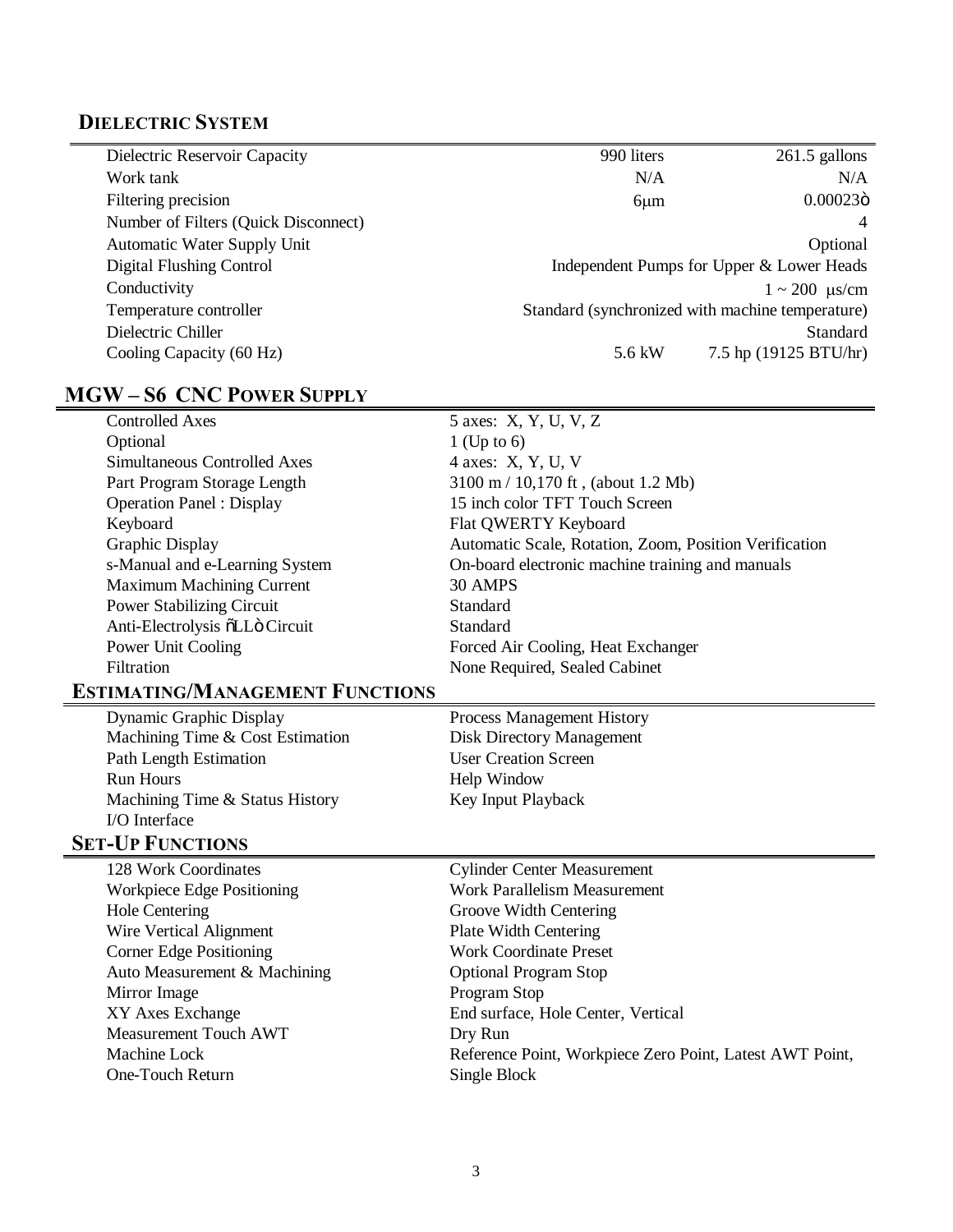#### **OPERATION SUPPORT FUNCTIONS**

| <b>Scheduling Function</b>      | <b>Automatic Wire Break Recovery</b>          |
|---------------------------------|-----------------------------------------------|
| <b>Approach Function</b>        | <b>Auto Condition Reduction At Wire Break</b> |
| Non-Contact Point Search        | AWT Skip                                      |
| <b>AWT</b> Retry                | Water Timer                                   |
| <b>Automatic Power Cut-Off</b>  | <b>Automatic Power Failure Recovery</b>       |
| <b>Automatic Wire Threading</b> | Process Skip and Additional Machining         |
| Automatic Wire Cut              | Reference Hole Retry                          |
| <b>SAFETY AND MAINTENANCE</b>   |                                               |
| Overtravel                      | Soft Limit + Hard Limit                       |
| Work Limit                      | One-touch System                              |

Maintenance Screen Diagnostic Screen Emergency Stop

Stored Stroke Limit Regular Check Screen

### **AUTOMATION SUPPORT SOFTWARE USED WHEN INSTALLED IN MULTI-MACHINE**

#### **CELL**

Machining Condition Output Data Back-Up Machining Time Output Initializing Data on Each Screen

Parameter Output by Machine No. Machining Status Record Output

#### **INSTALLATION SPECIFICATIONS**

| Machine Dimensions W x D x H | 2200 x 3140 x 2450                   | 86.6 öx 123.6 öx |                                     |  |
|------------------------------|--------------------------------------|------------------|-------------------------------------|--|
|                              | mm                                   | 96.5ö            |                                     |  |
| <b>Required Floor Space</b>  | 3520 x 4180 mm                       |                  | 138.6 x                             |  |
|                              |                                      | 164.6ö           |                                     |  |
| Machine weight               | $6000 \text{ kg}$ .                  |                  | $13,227$ lbs                        |  |
| Ambient temperature          | $10 \sim 35^{\circ} C \pm 1^{\circ}$ |                  | $50 \sim 95^{\circ}F \pm 2^{\circ}$ |  |
| <b>Optimum Temperature</b>   | $20^{\circ}$ C $\pm$ 1 <sup>o</sup>  |                  | $68^{\circ}$ F ± 2°                 |  |

Do not expose the machine to direct sunlight. Make sure that air conditioning vents are not blowing hot or cold air directly at the machine.

| <b>Shipping</b>    | We recommend Air Ride Transportation. Machines are shipped FOB Port of Entry in two<br>containers.                                                                                                                                                                                                                              |  |  |  |
|--------------------|---------------------------------------------------------------------------------------------------------------------------------------------------------------------------------------------------------------------------------------------------------------------------------------------------------------------------------|--|--|--|
| <b>Electrical</b>  | 200 VAC, The DUO43 requires 18 KVA input power with a ground of 10 ohms or less.<br>Example: $KVA \times 1000 =$ Amperage x 125% = Service Required<br>1.73 x Voltage                                                                                                                                                           |  |  |  |
| Air                | 0.6 ó 1.0MPa @ 100L/min or more / 90 - 145psi. @ 3.3 CFM                                                                                                                                                                                                                                                                        |  |  |  |
| Water              | Ordinary tap water can be piped directly into the dielectric reservoir                                                                                                                                                                                                                                                          |  |  |  |
| <b>Environment</b> | Choose an area free of dust and vibration. An isolated foundation may be necessary if excessive<br>vibration is present. The machine should be located in an area free of high volumes of dust,<br>away from polishing or grinding machines.<br>Best results are achieved when stable temperatures and humidity are maintained. |  |  |  |

Specifications may change without prior notice to incorporate improvements resulting from ongoing R&D

programs.

Cover machine photo is equipped with optional features.